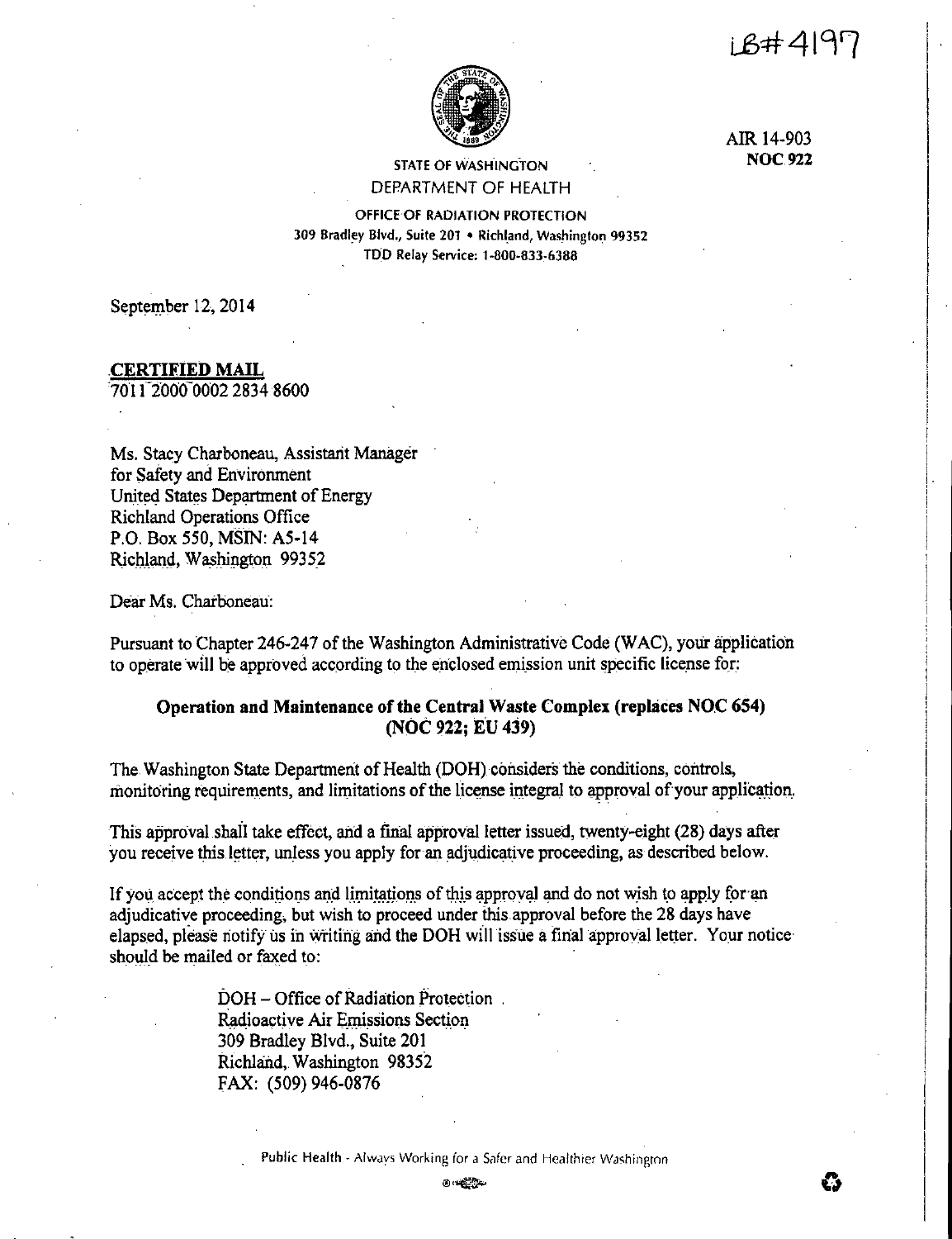Ms. Stacy Charboneau September 12, 2014 Page 2 of 2

If there are concerns with the conditions and limitations of the approval, please notify the DOH. If attempts to resolve the concerns fail, the DOH will deny your application and you may contest the conditions and limitations of this approval, within 28 days of receipt, by filing the enclosed Request for Adjudicative Proceeding or a document providing substantially the same information with the DOH, Adjudicative Service Unit (ASU), in a manner that shows proof of service on the ASU. The ASU's address is:

> DOH - Adjudicative Service Unit 310 Israel Road SE P.O. Box 47879 Olympia, Washington 98504-7879

You must include a copy of this approval with your application. FILING SHALL NOT BE DEEMED COMPLETE UNTIL THE ADJUDICATIVE SERVICE UNIT ACTUALLY RECEIVES YOUR APPLICATION.

If you have any questions regarding this approval, please contact Mr. Thomas Frazier at (509) 946-0774.

If you have any questions regarding this approval<br>946-0774.<br>Sincerely,  $2.97$ 

P. John Martell, Manager Radioactive Air Emissions Section

Enclosures: I. Conditions and Limitations for EU 439 (NOC 922)

2. Request for Adjudicative Proceedings

cc: Ruth Allen, WRPS Matthew Barnett, PNNL Lee Bostic; BNI Cliff Clark, USDOE-RL Jack Donnelly, WRPS Rick Engelmann, CHPRC Thomas Frazier, WDOH Gary Fritz, MSA Dennis Faulk, EPA Phil Gent, Ecology Dale Jackson, USDOE-RL Reed Kaldor, MSA Paul Karschnia, CHPRC Ed MacAlister, USDOE-RL Crystal Mathey, WDOH Valarie Peery, Ecology John Schniidt, WDOH Maria Skorska, Ecology Jeff Voogd. WRPS Joan Woolard, WRPS Davis Zhen, EPA Environmental Portal RAES Tracking: Line 825; Resp. to IM# 8,207; EU 439; NOC 922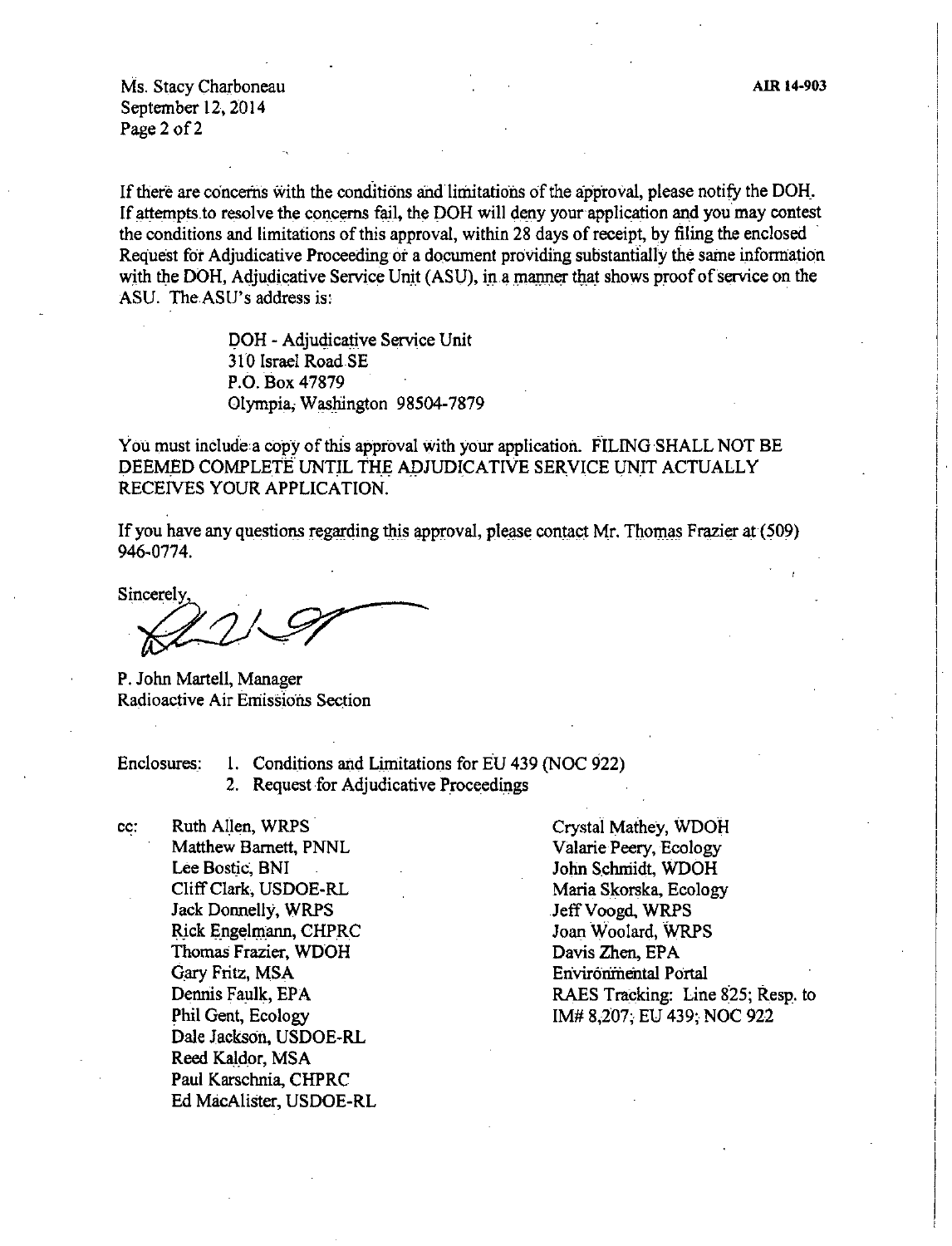#### **Emission Unit ID: 439**

#### 200W J-CWC 001

#### **Central Waste Complex**

This is a MINOR, ACTIVELY ventilated emission unit.

Central Waste Complex

#### **Abatement Technology BARCT** WAC 246-247-040(3), 040(4)

state only enforceable: WAC 246-247-010(4), 040(5), 060(5)

| Zone or Area | <b>Abatement Technology</b> | <b>Required # of Units</b> | <b>Additional Description</b><br>. |
|--------------|-----------------------------|----------------------------|------------------------------------|
|              |                             |                            |                                    |

## **Monitoring Requirements**

state enforceable; WAC 246-247-040(5), 060(5), and federally enforceable; 40 CFR 61 subpart H

| <b>Federal and State</b><br><b>Regulatory</b> | <b>Monitoring and Testing</b><br><b>Requirements</b> | <b>Radionuclides Requiring</b><br>Measurement | <b>Sampling</b><br>Frequency                                    |
|-----------------------------------------------|------------------------------------------------------|-----------------------------------------------|-----------------------------------------------------------------|
| 40 CFR 61.93(b)(4)(i)<br>& WAC 246-247-075(3) | 40 CFR 61, Appendix B,<br>Method $114(3)$            |                                               | Near field ambient<br>monitoring program as<br>specified in the |
|                                               |                                                      |                                               | Conditions and<br>Limitations.                                  |

Sampling Requirements Environment Sampling; Ambient air monitors N-449, N-457, N-964, and N-433. **Additional Requirements** 

Additional monitoring or sampling requirements established by this License will be listed in the Conditions and Limitations section, if applicable.

Operational Status Activities at the CWC involve operations in support of waste management at the Hanford Site.

#### This Emission Unit has 1 active Notice(s) of Construction.

| Project Title                                                             | Approval # Date Approved NOC_ID |       |
|---------------------------------------------------------------------------|---------------------------------|-------|
| Operation and Maintenance of the Central Waste Complex (replaces NOC 654) | Not Approved                    | - 922 |

## Conditions (state only enforceable: WAC 246-247-040(5), 060(5) if not specified)

- The total abated emission limit for this Notice of Construction is limited to 1.57E-05 mrem/year to the  $\mathbf{D}$ Maximally Exposed Individual (WAC 246-247-040(5)).
- $2)$ This approval applies only to those activities described below. No additional activities or variations on the approved activities that constitute a "modification" to the emission unit, as defined in WAC 246-247-030(16), may be conducted

The mission of the CWC is the storage of mixed and/or radioactive waste that is generated on or off the Hanford Site. There could be up to 88,500 emission units (i.e., containers) within CWC. CWC manages many categories of radioactive materials such as low-level waste (LLW), transuranic (TRU) waste, TRU mixed waste and low-level mixed waste (LLMW) in contact-handled (CH) containers.

TRU waste is waste that contains at least 100nCi of alpha emitting transuranic constituents with half-lives greater than 20 years. LLW is not TRU waste. TRU waste and LLW are not spent nuclear fuel, high level waste or byproduct material. CH containers are packages are defined having surface dose rates less than 200 mrem/hr while remote handled (RH) containers are packages with dose rates of greater than 200 mrem/hr. RH containers may be stored at the CWC in accordance with the approved safty analysis.

The LLW typically contains rags, paper, rubber gloves, disposal supplies, tools, industrial waste (e.g., failed equipment), and solidified waste that are contaminated with radioactive material. TRU and TRU-mixed waste typically contains rags, paper, rubber gloves, disposable supplies, tools, industrial waste (e.g., failed equipment), solidified process byproducts, and laboratory wastes that are contaminated with TRU material. Both TRU and LLW may contain non-radioactive constituents that could be managed as RCRA and/or TSCA waste.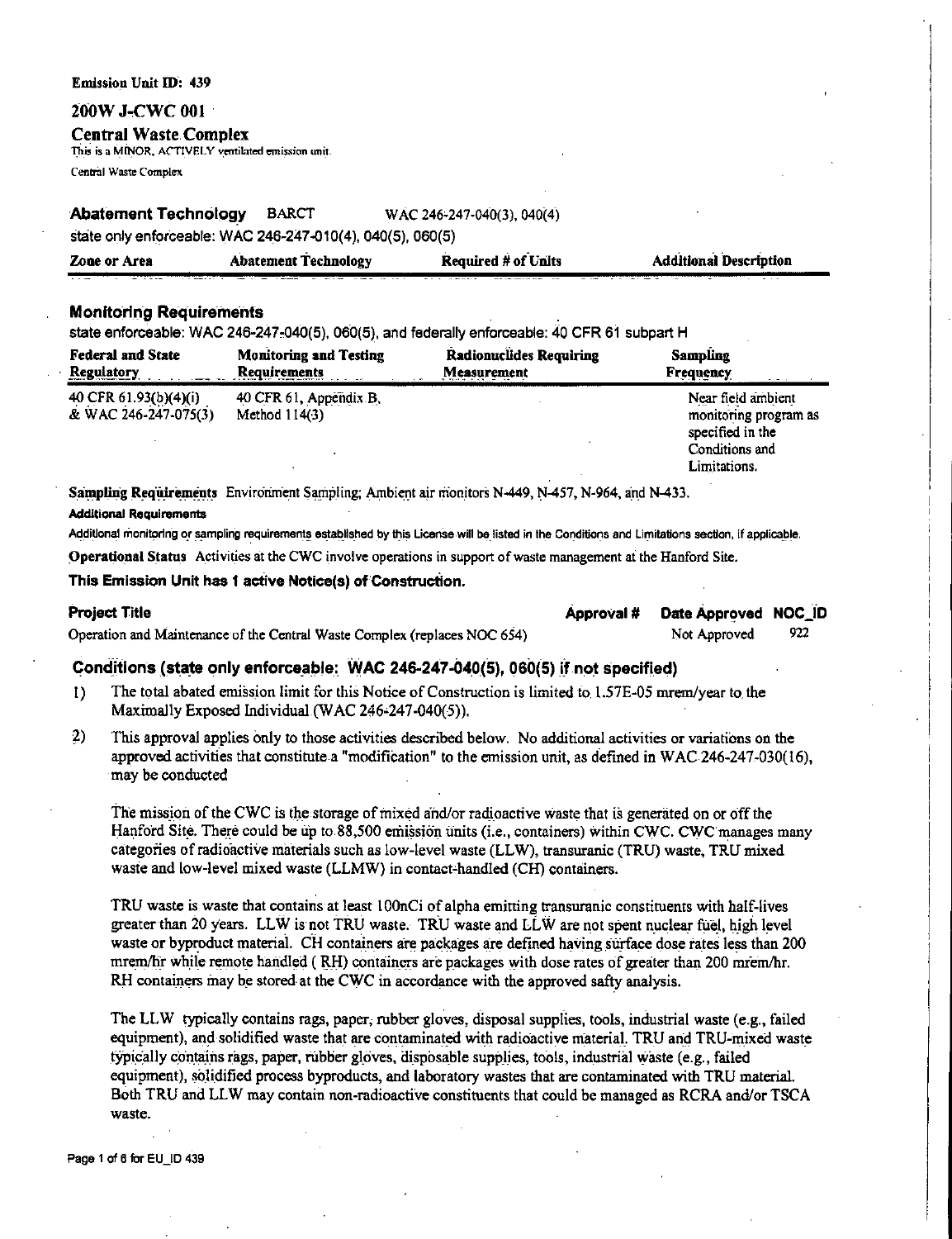The TRU waste accepted by CWC may contain varying concentration of TRU radionuclides and limited amounts of non-TRU radionuclides. With some exceptions all based on safety analysis, the TRU content of waste containers is generally limited to fifty three (53) Pu 239/Pu-240 dose equivalent curies (DE-Ci), where the DE-Ci is derived by multiplying the isotopic composition (i.e., weight fractions of the various TRU isotopes) by the specific activities of each isotope, and then converting that number with correction factors taken from the Hanford Site Solid Waste Acceptance Criteria. The DE-Ci unit is designed to control inhalation dose impacts independent of radionuclide type. The radionuclides Pu-239 and Pu-240 are considered equivalent and are combined for calculation purposes and are used to track the unabated emissions. The TRU waste containers are generally equipped with a pressure relief vent device such as the NucFil® filter. This filter allows the release of gases that may be produced as a result of radiolysis inside the container, while preventing release of particulate matter.

The waste storage areas and facilities at CWC include the following:

- Shipping and Receiving Area .
- Outdoor Waste Storage Areas
- · Flammable & Alkali Metal Waste Storage Modules
- Mixed and/or Radioactive Waste Storage Buildings
- RO/RO containers

As needed, the operational activity at CWC includes overpacking waste containers found to be in unsatisfactory condition. Additionally, there may be future instances where potential radiological contamination associated with the outer surfaces of containers and soils needs to be managed. As discussed in AIR 13-602, Central Waste Complex (CWC) Box 231ZDR-11 As Low As Reasonably Achievable. Control Technology (ALARACT) Approval, a general purpose burial box dripped contaminated water to the soil. Following discovery, the contaminated water was contained in collection containers that are emptied periodically. The ALARACT described actions to be taken to place the container in a configuration that would allow installation of a cover, move the container, and provide for the management of contaminated soil and materials disturbed during the activity (as needed). The ALARACT also identified associated radiological controls, monitoring, and records/documentation. To address potential radiological releases from a container, the cleanup of containers, buildings, equipment, and/or contaminated soil would be performed in a manner that is protective of workers and the environment. To address potential future releases from a CWC waste container, conditions 10 through 14 identify the controls that would be implemented to remediate the radiological release.

3) The PTE for this project as determined under WAC 246-247-030(21)(a-e) [as specified in the application] is 3.13E-02 mrem/year. Approved are the associated potential release rates (Curies/year) of:

| Am - 241                |          | Liquid/Particulate Solid                                             | WAC 246-247-030(21)(e)                                                                                                  |
|-------------------------|----------|----------------------------------------------------------------------|-------------------------------------------------------------------------------------------------------------------------|
| 25% of the abated dose. |          |                                                                      | Contributes less than 0.1 mrem/yr to the MEI, and represents less than 10% of the unabated PTE and represents less than |
| $C - 14$                |          | Liquid/Particulate Solid                                             | WAC 246-247-030(21)(e)                                                                                                  |
| 25% of the abated dose. |          |                                                                      | Contributes less than 0.1 mrem/yr to the MEI, and represents less than 10% of the unabated PTE and represents less than |
| Cm - 243                |          | Liquid/Particulate Solid                                             | WAC 246-247-030(21)(e)                                                                                                  |
| 25% of the abated dose. |          |                                                                      | Contributes less than 0.1 mrem/yr to the MEI, and represents less than 10% of the unabated PTE and represents less than |
| Cm - 244                |          | Liquid/Particulate Solid                                             | WAC.246-247-030(21)(e)                                                                                                  |
| 25% of the abated dose. |          |                                                                      | Contributes less than 0.1 mrem/yr to the MEI, and represents less than 10% of the unabated PTE and represents less than |
| Co - 60                 |          | Liquid/Particulate Solid                                             | WAC 246-247-030(21)(e)                                                                                                  |
| 25% of the abated dose. |          |                                                                      | Contributes less than 0.1 mrem/yr to the MEI, and represents less than 10% of the unabated PTE and represents less than |
| $Cs - 137$              |          | Liquid/Particulate Solid                                             | WAC 246-247-030(21)(e)                                                                                                  |
| 25% of the abated dose. |          |                                                                      | Contributes less than 0.1 mrem/yr to the MEI, and represents less than 10% of the unabated PTE and represents less than |
| DE 0                    | 9.38E-03 | Liquid/Particulate Solid                                             | WAC 246-247-030(21)(e)                                                                                                  |
|                         |          | they are conservatively represented by the total ainha constituents. | Alpha release rate is assumed to be Pu 239/249. Other radionuclides may be encountered and are approved so long as      |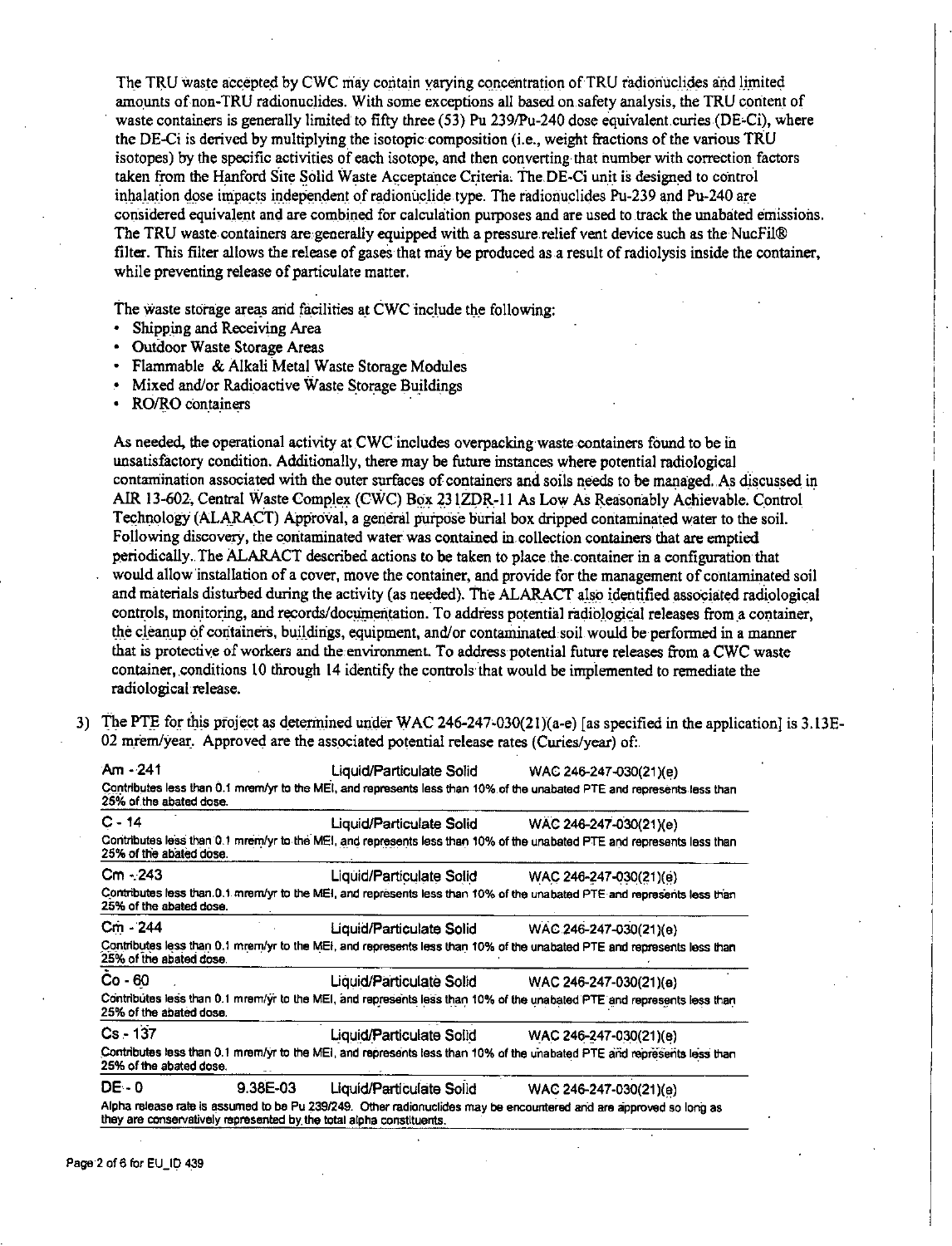| Eu - 154<br>25% of the abated dose. |          |                          |            | Liquid/Particulate Solid WAC 246-247-030(21)(e)<br>Contributes less than 0.1 mrem/yr to the MEI, and represents less than 10% of the unabated PTE and represents less than |
|-------------------------------------|----------|--------------------------|------------|----------------------------------------------------------------------------------------------------------------------------------------------------------------------------|
| Eu - 155                            |          |                          |            | Liquid/Particulate Solid WAC 246-247-030(21)(e)                                                                                                                            |
| 25% of the abated dose.             |          |                          |            | Contributes less than 0.1 mrem/yr to the MEI, and represents less than 10% of the unabated PTE and represents less than                                                    |
| Ni - 59                             |          |                          |            | Liquid/Particulate Solid WAC 246-247-030(21)(e)                                                                                                                            |
| 25% of the abated dose.             |          |                          |            | Contributes less than 0.1 mrem/yr to the MEI, and represents less than 10% of the unabated PTE and represents less than                                                    |
| Ni - 63                             |          |                          |            | Liquid/Particulate Solid WAC 246-247-030(21)(e)                                                                                                                            |
| 25% of the abated dose.             |          |                          |            | Contributes less than 0.1 mrem/yr to the MEI, and represents less than 10% of the unabated PTE and represents less than                                                    |
| $Pu - 238$                          |          | Liquid/Particulate Solid |            | WAC 246-247-030(21)(e)                                                                                                                                                     |
| 25% of the abated dose.             |          |                          |            | Contributes less than 0.1 mrem/yr to the MEI, and represents less than 10% of the unabated PTE and represents less than                                                    |
| Pu - 241                            |          | Liquid/Particulate Solid |            | WAC 246-247-030(21)(e)                                                                                                                                                     |
| 25% of the abated dose.             |          |                          |            | Contributes less than 0.1 mrem/yr to the MEI, and represents less than 10% of the unabated PTE and represents less than                                                    |
| $Pu - 242$                          |          | Liquid/Particulate Solid |            | WAC 246-247-030(21)(e)                                                                                                                                                     |
| 25% of the abated dose.             |          |                          |            | Contributes less than 0.1 mrem/yr to the MEI, and represents less than 10% of the unabated PTE and represents less than                                                    |
| Se - 79                             |          |                          |            | Liquid/Particulate Solid WAC 246-247-030(21)(e)                                                                                                                            |
| 25% of the abated dose.             |          |                          |            | Contributes less than 0.1 mrem/yr to the MEI, and represents less than 10% of the unabated PTE and represents less than                                                    |
| $Sm - 151$                          |          |                          |            | Liquid/Particulate Solid WAC 246-247-030(21)(e)                                                                                                                            |
| 25% of the abated dose.             |          |                          |            | Contributes less than 0.1 mrem/yr to the MEI, and represents less than 10% of the unabated PTE and represents less than                                                    |
| Sn - 126                            |          |                          |            | Liquid/Particulate Solid WAC 246-247-030(21)(e)                                                                                                                            |
| 25% of the abated dose.             |          |                          |            | Contributes less than 0.1 mrem/yr to the MEI, and represents less than 10% of the unabated PTE and represents less than                                                    |
| Sr - 90                             |          | Liquid/Particulate Solid |            | WAC 246-247-030(21)(e)                                                                                                                                                     |
| 25% of the abated dose.             |          |                          |            | Contributes less than 0.1 mrem/yr to the MEI, and represents less than 10% of the unabated PTE and represents less than                                                    |
| Tc - 99                             |          | Liquid/Particulate Solid |            | WAC 246-247-030(21)(e)                                                                                                                                                     |
| 25% of the abated dose.             |          |                          |            | Contributes less than 0.1 mrem/yr to the MEI, and represents less than 10% of the unabated PTE and represents less than                                                    |
| U - 233                             |          | Liquid/Particulate Solid |            | WAC 246-247-030(21)(e)                                                                                                                                                     |
| 25% of the abated dose.             |          |                          |            | Contributes less than 0.1 mrem/yr to the MEI, and represents less than 10% of the unabated PTE and represents less than                                                    |
| U - 234                             |          | Liquid/Particulate Solid |            | WAC 246-247-030(21)(e)                                                                                                                                                     |
| 25% of the abated dose.             |          |                          |            | Contributes less than 0.1 mrem/yr to the MEI, and represents less than 10% of the unabated PTE and represents less than                                                    |
| $U - 235$                           |          | Liquid/Particulate Solid |            | WAC 246-247-030(21)(e)                                                                                                                                                     |
| 25% of the abated dose.             |          |                          |            | Contributes less than 0.1 mrem/yr to the MEI, and represents less than 10% of the unabated PTE and represents less than                                                    |
| U - 236                             |          | Liquid/Particulate Solid |            | WAC 246-247-030(21)(e)                                                                                                                                                     |
| 25% of the abated dose.             |          |                          |            | Contributes less than 0.1 mrem/yr to the MEI, and represents less than 10% of the unabated PTE and represents less than                                                    |
| U - 238                             |          | Liquid/Particulate Solid |            | WAC 246-247-030(21)(e)                                                                                                                                                     |
| 25% of the abated dose.             |          |                          |            | Contributes less than 0.1 mrem/yr to the MEI, and represents less than 10% of the unabated PTE and represents less than                                                    |
| Zr - 93                             |          | Liquid/Particulate Solid |            | WAC 246-247-030(21)(e)                                                                                                                                                     |
| 25% of the abated dose.             |          |                          |            | Contributes less than 0.1 mrem/yr to the MEI, and represents less than 10% of the unabated PTE and represents less than                                                    |
|                                     |          |                          |            | The radioactive isotopes identified for this emission unit are (no quantities specified):                                                                                  |
| Am - 241                            | C - 14   | Cm - 243                 | $Cm - 244$ | $Co-60$                                                                                                                                                                    |
| $Cs - 137$                          | Eu - 154 | Eù - 155                 | Ni - 59    | Ni - 63                                                                                                                                                                    |

Pu - 240

Pu - 241

Pu - 242

Page 3 of 6 for EU\_ID 439

Pu - 238

Pu - 239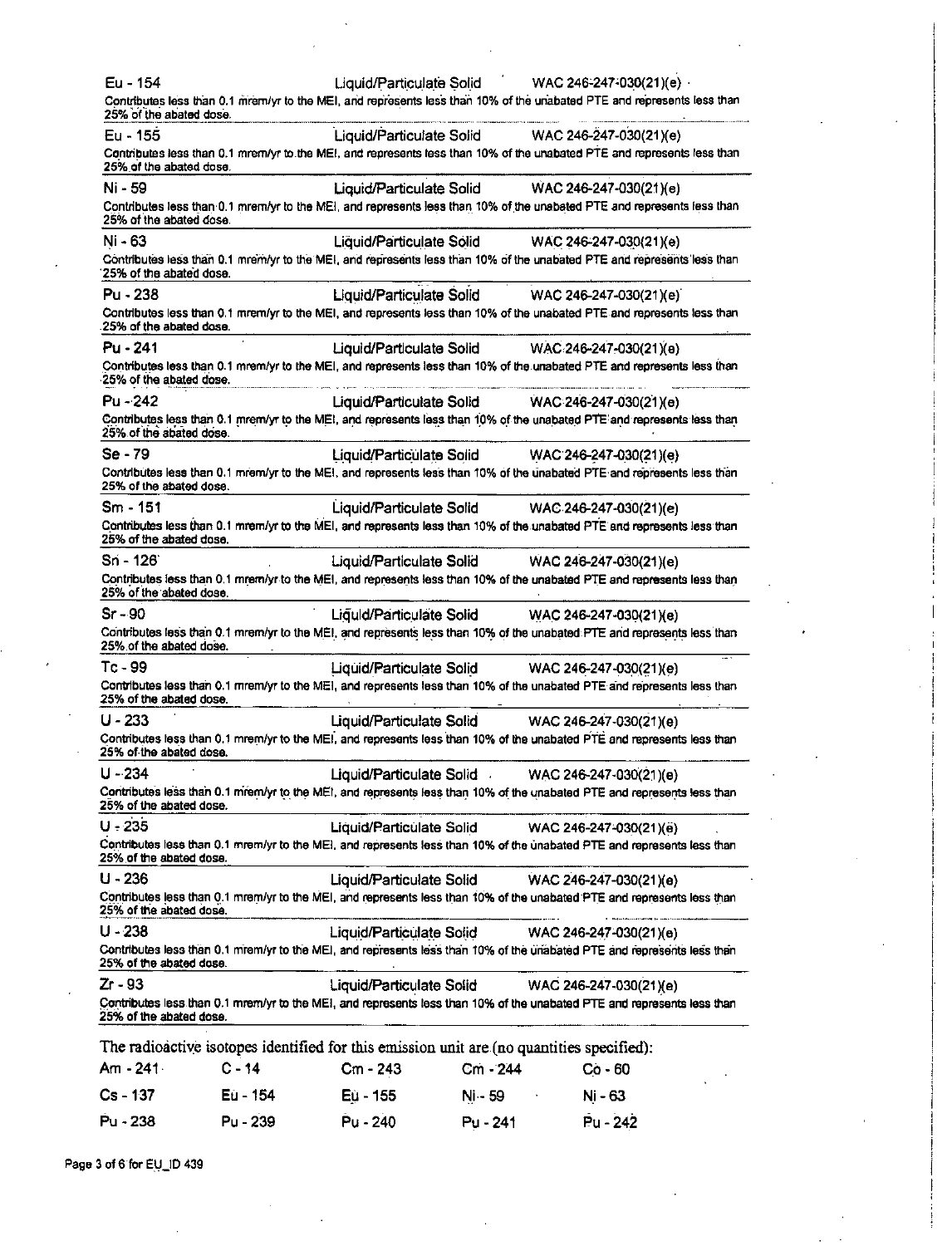| $Se-79$   | Sm - 151  | Sn - 126  | $Sr - 90$ | Tc - 99   |
|-----------|-----------|-----------|-----------|-----------|
| $U - 233$ | $U - 234$ | $U - 235$ | $U - 236$ | $U - 238$ |
| $ -$      |           |           |           |           |

Zr-93

The potential release rates described in this Condition were used to determine control technologies and monitoring requirements for this approval. DOE must notify the Department of a "modification" to the emission unit, as defined in WAC 246-247-030(16). DOE must notify the Department of any changes to a NESHAP major emission unit when a specific isotope'is newly identified as contributing greater than 10% of the potential TEDE to the MEI, or greater than 25% of the TEDE to the MEI after controls. (WAC 246-247-110(9)) DOE must notify the Department of any changes to potential release rates as required by state or federal regulations including changes that would constitute a significant modification to the Air Operating Permit under WAC 173-401-725(4). Notice will be provided according to the particular regulation under which notification is required\_. If the applicable regulation(s) does not address manner and type of notification, DOE will provide the Department with advance written notice by letter or electronic mail but not solely by copies of documents.

## 4) WDOH NOTIFICATION- Contamination Levels

WDOH will be notified when the following contamination levels are found:'

-Direct contamination on soil, container, or adjacent surfaces is detected greater than 500,000 dpm/100 cm $\sim$ 2 alpha and/or  $1 \text{ rad/hr} / 100 \text{ cm}$ <sup>2</sup> beta gamma are encountered.

-Removable/transferrable contamination levels above 2,000 dpm/100 cm^2 alpha or 100,000 dpm/100cm^2 betagamma are encountered. (WAC 246-247-040((5))

### 5) WDOH NOTIFICATION & IMPLEMENTATION OF CONTROLS-Contamination Levels

Removable/transferrable contamination will be maintained less than a maximum level of 2.200,000 dpm/100 cm $\gamma$ 2. alpha and/or less than 4 rad/hr/100 cm $\frac{2}{2}$  beta gamma.

Direct contamination levels will be maintained less than a maximum of 20,000dpm/100cm $\gamma$ 2 alpha, and or 1,000,000dpm/100cm^2 beta-gamma

Exceeding these contamination limits requires work to stop and WDOH notification.

The following appropriate-controls must then be implemented prior to resuming work:

-Contamination will be secured or contained prior to continuing work.

-Appropriate controls such as water, fixatives, covers, containment tents, or windscreens shall be applied. -Soil shall be wetted prior to removal if not already damp.

-If soil is to be removed such as during excavation activities, it would be fixed or covered until excavated or otherwise dispositioned.

-General work place air monitoring shall be performed during removal activities.

-Removed soil or vegetation not already in containers will be covered with plastic, fixative applied at the end of each shift, and/or the material will be covered as necessary to prevent airborne dust particles. (WAC 246-247-040(5))

#### 6) ABATEMENT- Drum Vents

TRU drum and box waste containers shall be equipped with passive vents, either vent clips, NucFil® filters, or similar devices. Vent clips will be replaced with NucFil® filters or similar devices as containers are prepared for shipment either to the Waste Isolation Pilot Plant (WIPP) or transferred to other locations onsite. (WAC 246-247- 040(5))

#### 7) ABATEMENT=NucFil® Filters or Similar Device

A NucFil filter or similar device may be constructed with a variety of filter media (e.g. a porous carbon/carbon composite or sintered 316 SS metal) housed in stainless steel. At a minimum, the NucFil filter or similar device shall restrict the release of 99.95% of particles with a mean 0.3 microns in size. (WAC 246-247-040(5))

## 8) ABATEMENT-PermaCon

A PermaCon modular containment unit may be placed in select, existing CWC buildings for the purpose of sampling the head space gas within solid waste storage containers. Such buildings would have roof mounted exhausters, rated at a minimum of 16,000 cubic feet per minute. (WAC 246-247-040(5))

## 9) 9) ABATEMENT-Roll-on/Roll-off (RO/RO) Containers

RO/RO containers are commercially-available, open-top dumpsters. They may be used for storage/disposal of LLW generated on the Hanford Site from routine maintenance and surveillance activities (e.g., rags, paper, rubber gloves, disposal supplies, tools, industrial waste potentially contaminated with radioactive material). For routine activities, the waste is placed in plastic on location, and the plastic is secured (e.g., taped close).

- the bagged waste shall be transported to the CWC and stored in a RO/RO.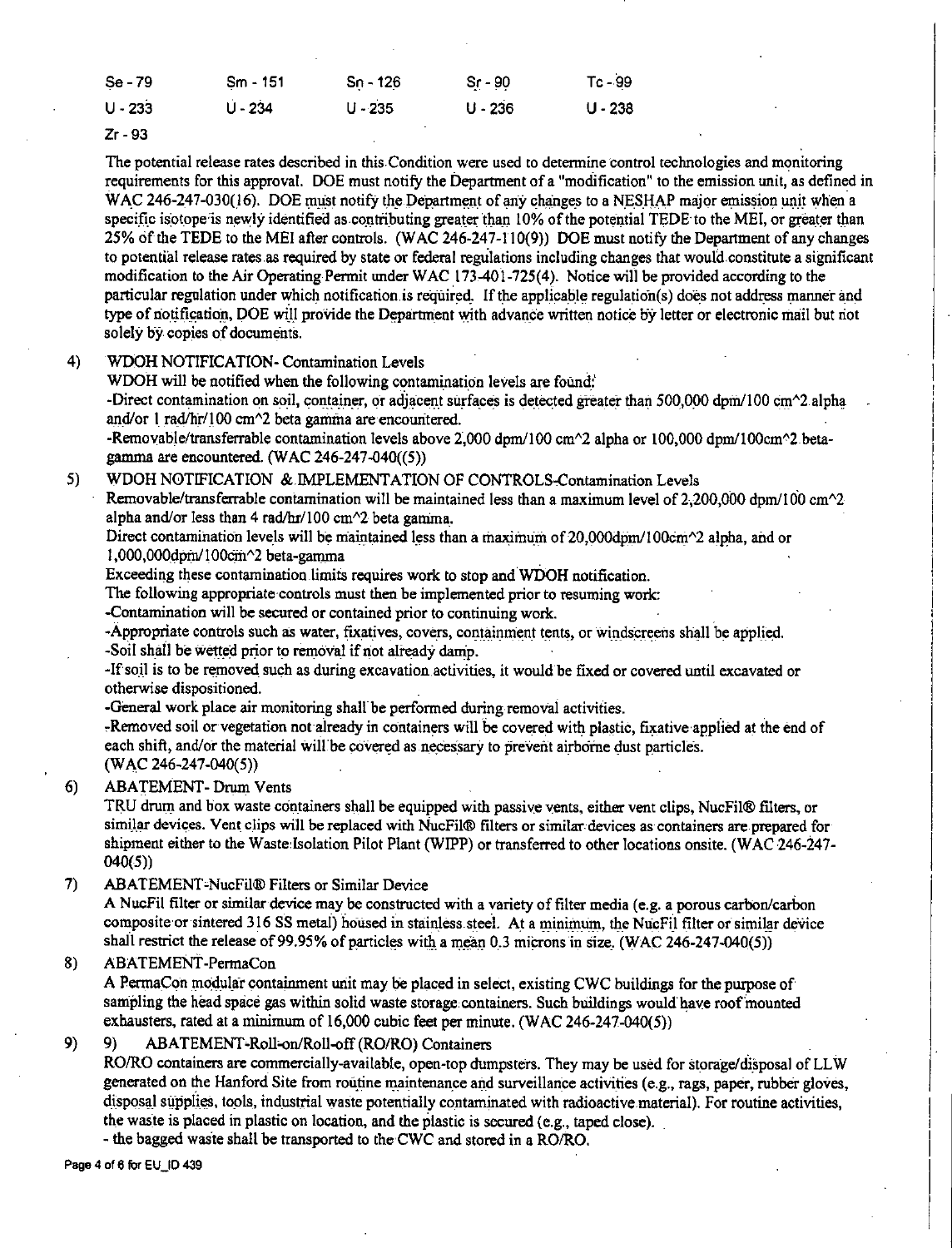-A maximum of four (4) RO/RO containers may be generated per year for waste streams associated with routine maintenance and surveillance activities.

-The containers could be located anywhere within the CWC fenced area.

-The filled containers shall be transported to ERDF for disposal.

The RO/RO containers may also be used in support of the management of contaminated soil and materials disturbed during the cleanup of containers, buildings, equipment, and/or contaminated soil (i.e. non-routine activities). The RO/RO container is located adjacent to the waste generation site and non-routine activity waste is loaded directly into the container.

-Prior to the use of RO/RO containers for non-routine cleanup activities, WDOH shall be notified of the anticipated waste volumes, radiologic,contamination levels and any radiological controls required beyond those specified in the license.

-There is no maximum limit on the number of RO/RO containers that can be used for waste streams associated with  $non$ -routine *activities*.

-The containers could be located anywhere within the CWC fenced area.

-The filled containers shall be transported to ERDF for disposal. (WAC 246-247-040(5))

10) ABATEMENT-Additional Controls for Spill or Release

In the event that a spill or release of contamination associated with a waste container is discovered, additional controls will be implemented

-During work activities, continuous radiological control technician (RCT) coverage will be provided . -Alpha and beta-gamma contamination surveys will be performed prior to and during cleanup activities that have the potential to disturb radioactive contamination such as soil disturbance and box covering. (WAC 246-247- 040(5))

l l) ABATEMENT-Wind Speeds-Stop Work·

In any Contamination Area (CA), High Contamination Area (HCA) or Airborne Radioactivity Area (ARA), cleanup activities involving dispersible contaminated material shall stop if average wind speeds exceed 10 miles per hour (mph) for elevated work or 20 mph for ground level work, as measured at the site. (WAC 246-247-040(5))

12) ABATEMENT-Misters-fixatives

-Harid-held and/or over-head atomized misting will be performed during work activities where a potential exists to generate airborne radioactivity. ·

-Atomized misters and fixative sprayers shall be function-checked at the work site prior to commencing work activities. (WAC 246,247-040(5))

13) ABATEMENT-Related Approvals

If a truck-mounted vacuum (i.e., GuzzlerTM) Portable/femporary Radioactive Air Emission Units (PTRAEU), or HEPA filtered vacuum radioactive air emission unit is used, controls as described in the Hanford Site Radioactive Air Emissions License #FF-01, for the Sitewide GuzzlerTM NOC (Emission Unit ID: 476), the PTRAEU NOC (Emission Unit ID: 447), and the Hanford Sitewide W PORTEX 007 [HEPA vacuums] NOC (Emission Unit ID: 455), respectively, would be followed.  $(WAC 246-247-040(5))$ 

14) ABATEMENT-Soil Removal

-During and after removal of radiologically-contaminated soil, soil surface radiological contamination levels shall be verified.

-If contamination is present  $>500,000$  dpm/100cm $\textdegree$ 2 beta-gamma or $>10,000$  dpm/100cm $\textdegree$ 2 alpha: o Additional soil shall be removed and containerized for disposal

o Soil shall be containerized, fixed or covered if it is to be left for greater than 48 hours

 $(WAC 246-247-040(5))$ 

15) INVENTORY TRACKING-Container Inventory

Container inventory tracked (logged) in the SWITS database and available for audits. (WAC 246-247-040(5)

### 16) TRACKING-Activity Log-

The facility must maintain a log in an approved format (SWITS database) for this activity or emission unit. (WAC 246-24 7-040(5))

17) HOUSEKEEPING

Decontamination and/or replacement of leaking containers shall be performed as needed.

Frequent sinears throughout the CWC will be used to ensure that the emission control equipment is working properly. The contract of the contract of the contract of the contract of the contract of the contract of the contract of the contract of the contract of the contract of the contract of the contract of the contract of the

-Smears that exceed 20 dpm/100 cm<sup> $\sim$ </sup>2 for alpha and 1,000 dpm/100 cm $\sim$ 2 for beta/gamma contamination will be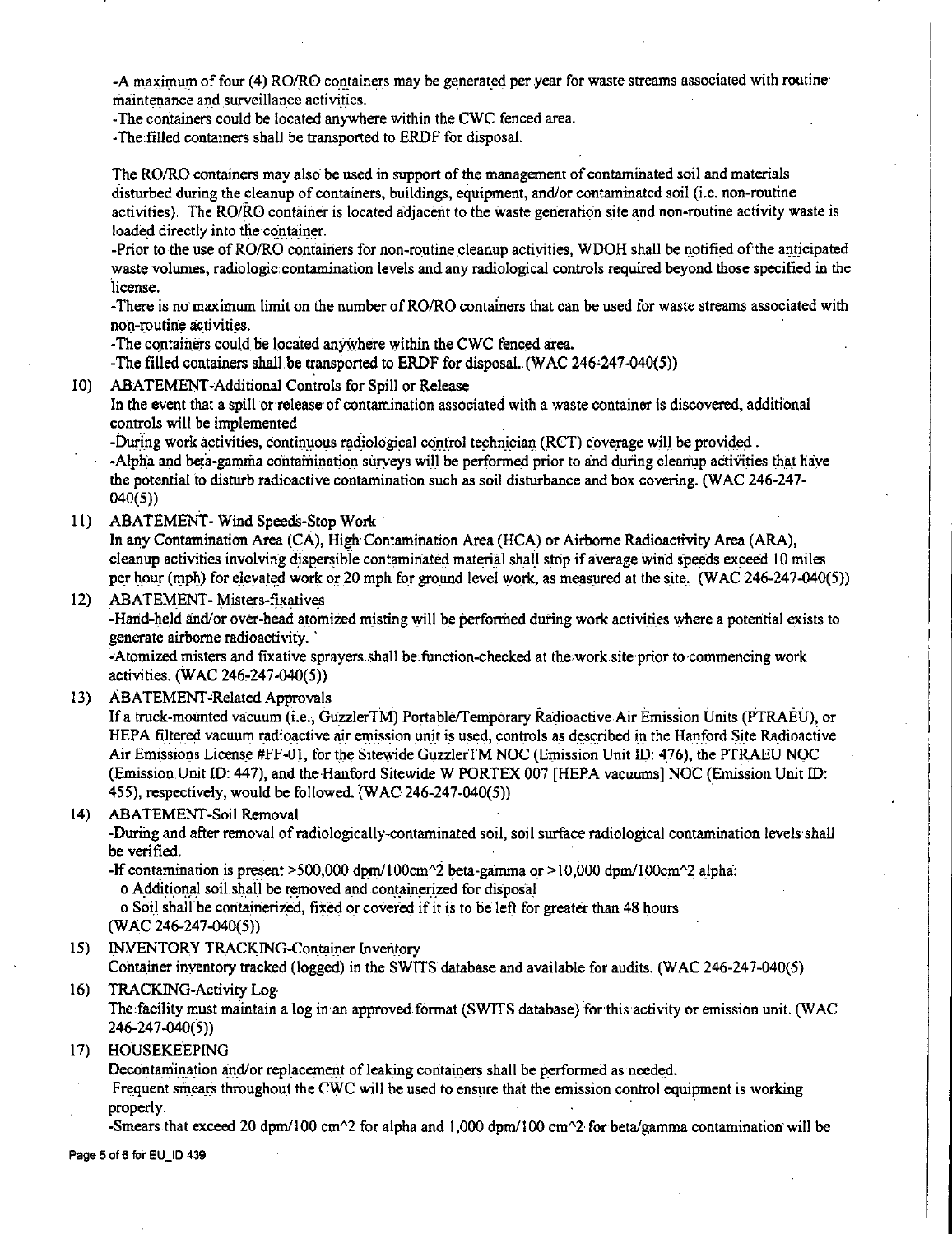investigated to determine the cause of the contamination and appropriate corrective actions shall be implemented. (WAC 246-247-040(5))

18) MONITORING-Periodic Confirmatory Sampling

Periodic confirmatory sampling is required. It must consist of: sampling quarterly using a portable sampler for a two-week interval inside the CWC building (excluding outdoor pads) containing vented containers with the highest cumulative inventory of DE curies during the quarter sampled. (Samples will be handled following the applicable sections of 40 CFR 61, Appendix B, Method 114.) (WAC 246-247-040(5))

l 9) MONITORING- Ambient Air Monitoring Network.

The 200 Area near-facility ambient air monitoring network shall be used for continuous monitoring. Ambient air monitors N-449, N-457, N-964, and N-433 are maintained as monitors for CWC diffuse/fugitive emissions. These monitors shall provide indication of potential elevated airborne radioactivity using the same frequency and protocol of the Hanford Site Near-Facility Environmental Monitoring Program. (WAC 246-247-040(5))

20) CONTINUOUS MONITORING- Chain of custody

Air sample data shall be analyzed by contracted Laboratory and ABCASH data shall available to WDOH. The chain of custody shall be the same as for the 200 Area near-facility ambient air monitoring network. (WAC 246-247-040(5))

#### 21) NEW RADIONUCLIDEASSESSMENT

Washington State Department of Health (WDOH) recognizes that the CWC facility may encounter any radionuclide during their normal operations. Notwithstanding the radionuclides and limits listed in condition 3, additional radionuclides may be possessed subject to the following evaluation and notification requirements. If a new radionuclide is identified that is not listed in the license, a written notification will be made to WDOH. An assessment will also be made to determine if the radionuclide contributes greater than 10% of the PTE or greater than 0.1 mrem TEDE to the MEI or greater than 25% of the TEDE to the MEI after abatement controls. The assessment and notification will be made within 30 days of identifying the new radionuclide (WAC 246-247-060(5))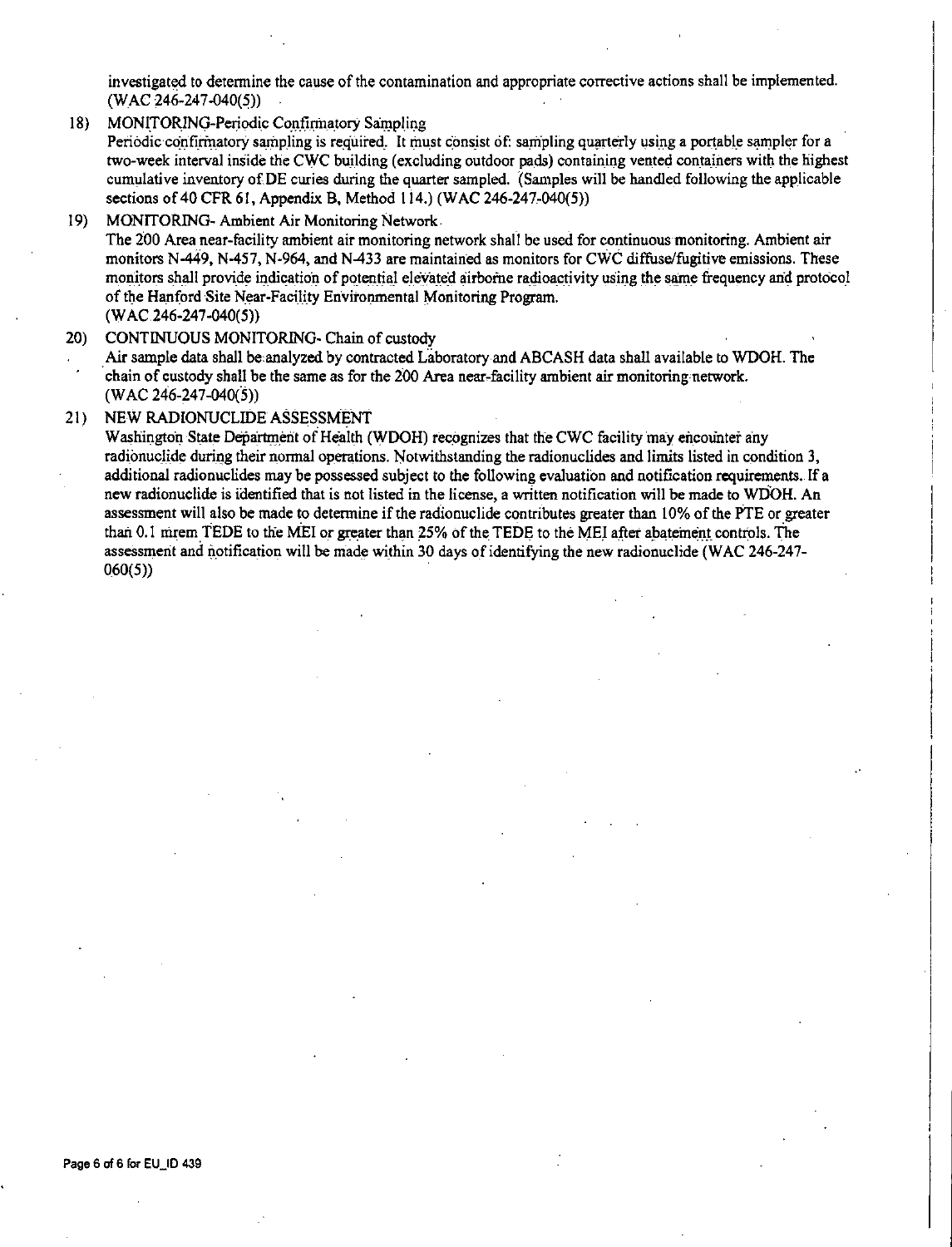## **STATE OF WASHINGTON DEPARTMENT OF HEALTH ENVIRONMENTAL HEALTH PROGRAMS OFFICE OF RADIATION PROTECTION**

## Docket No: **REQUEST FOR ADJUDICATIVE PROCEEDING**

In Re The Approval of: **Operation and Maintenance of the Central Waste Complex (replaces NOC 654) (EU 439)** 

Draft Approval No: **AIR 14-903** 

NOC ID: **921** 

THE STATE OF WASHINGTON TO: **Ms. Stacy Charboneau, Assistant Manager For Safety and Environment United States Department of Energy Richland Operations Office P.O. Bo:x 550, MSIN: AS-14 Richland, Wasbiogton 99352-0550** 

If *you* wish to request an adjudicative proceeding, you or your attorney must COMP.LETE AND FILE THIS FORM OR A DOCUMENT PR.OVIDING'SUBSTANTIALL Y THE SAME INFORMATION WITH THE DEPARTMENT OF HEALTH ADJUDICATIVE SERVICE UNIT WITHIN TWENTY-EIGHT (28) DAYS OF YOUR RECEIPT of this Request.for Adjudicative Proceeding form and a copy of the Office of Radiation Protection's approval. AIR 14-903.

You must file your application in a manner that shows proof of service on the Adjudicative Service Unit, at the following address:

Department of Health Adjudicative Service Unit 310 Israel Road S.E. P.O. Box 4 7879 Olympia, WA 98504-7879

With your application, you must include a copy of the Office of Radiation Protection's draft approval.

FILING SHALL NOT BE DEEMED COMPLETE UNTIL THE ADJUDICATIVE SERVICE UNIT ACTUALLY RECEIVES YOUR APPLICATION.

YOU HAVE THE RIGHT TO a formal hearing in this matter conducted pursuant to Revised Code of Washington (RCW) 43.70.115, Chapter 34.05 RCW, and Chapter 246-10 of the Washington Administrative Code (WAC). Alternatively, you may waive the formal hearing and submit a written statement and supporting documents setting out your position, your defenses, and any mitigating circumstances that you wish to bring to the Department's **\_attention.** .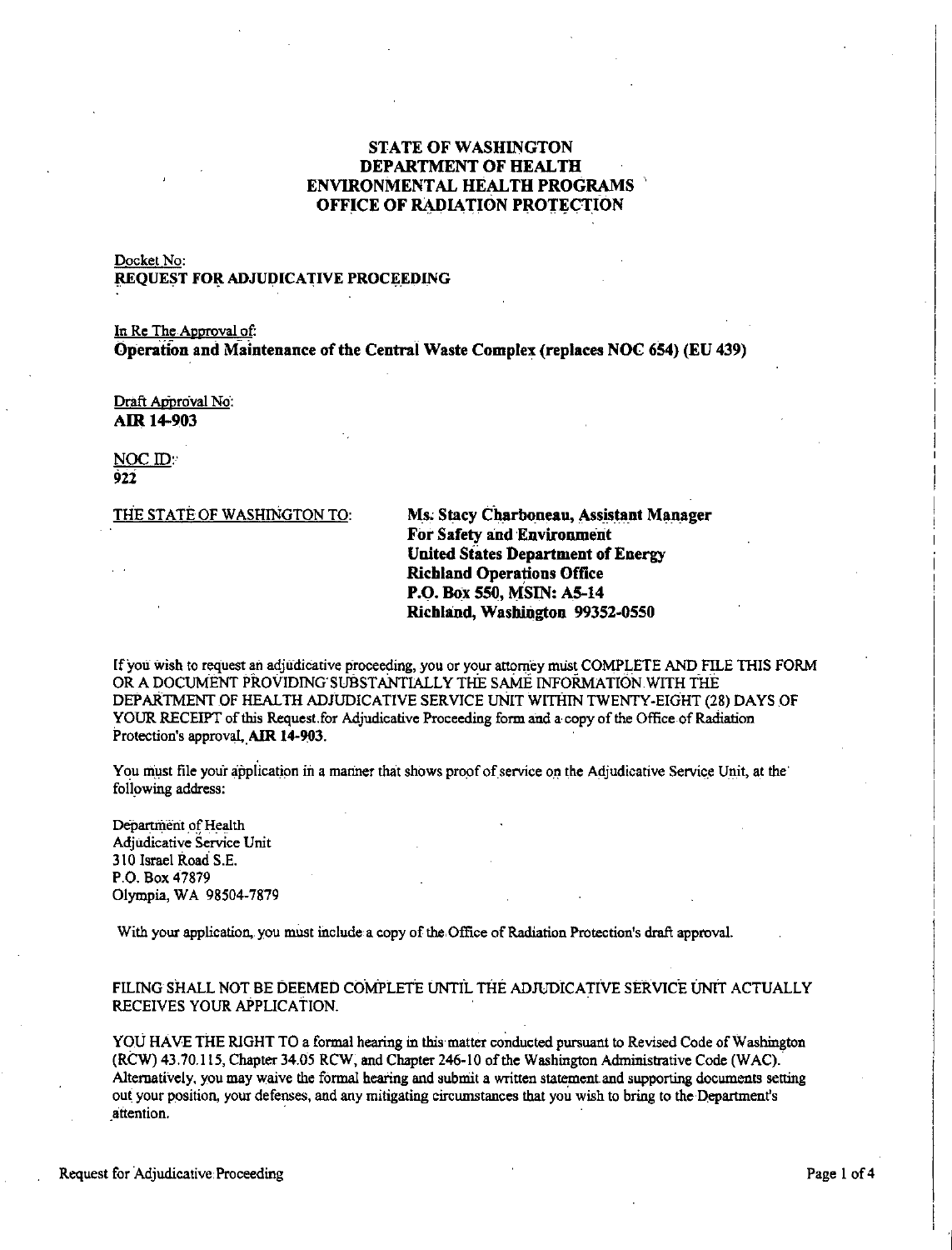You have the right to be represented by an attorney at your own expense.

**I.** 

[  $\Box$  **I WILL BE** represented by an attorney. His/her name, address, and phone number are:

Name:

Address:

Phone:

[ ] l **WILL NOT BE** represented by\_an attorney.

If after submitting this request, you obtain attorney representation or change attorneys, you *must* notify the *Adjudicaiive Service Unit.* 

#### II.

l **DO NOT** waive my right to a formal hearing.

] l **D.O** waive my right to **a** formal hearing. [ understand that if! waive my right to a formal hearing, the Department may decide this matter solely with reference to information in the Department's possession and to such written statements and supporting documents as I may have submitted.

If you choose to waive your right to a formal hearing, please complete the following:

- ] I **AM NOT** submitting documents to the Department in support of my position.
- ] I **AM** submitting·• sworn statement and/or other documents to the Department in support of ſ my position. Instructions - Please indicate your responses below:

If you are submitting documents to the Department, please list and briefly identify all such documents in the space provided below and on any additional sheet that may be necessary.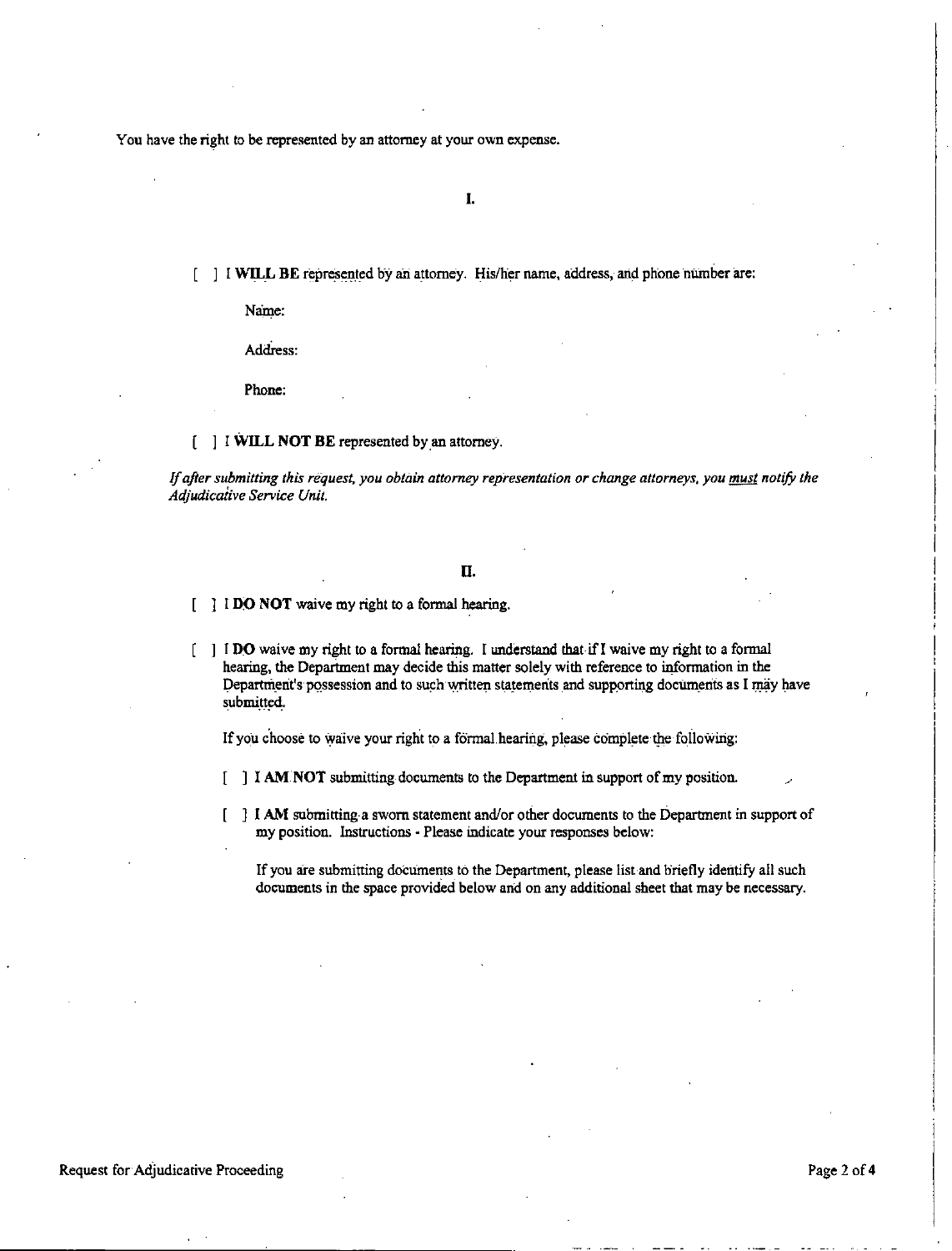## ADMISSION/DENIAL OF CONDITIONS OR LIMITATIONS

The Office of Radiation Protection's approval AIR 14-903, dated September 12, 2014, contains conditions and limitations set out as numbered paragraphs. In the space below you must indicate, in good faith, whether you admit, or do not contest, or deny the conditions or limitations. Conditions or limitations denied or not contested may later be admitted. Conditions or limitations admitted or not contested shall be conclusively deemed true for further proceedings.

| Instructions: I admit, deny, or do not contest the conditions or limitations as follows |  |
|-----------------------------------------------------------------------------------------|--|
| (fill in the appropriate paragraph number).                                             |  |

|           | Admit                                            | Deny                                           | Do Not Contest               |
|-----------|--------------------------------------------------|------------------------------------------------|------------------------------|
| Paragraph | J.                                               | $\left.\rule{0pt}{10pt}\right.1$               |                              |
| Paragraph | 1                                                | $\begin{bmatrix} 1 \end{bmatrix}$              | -1                           |
| Paragraph | $\mathbf{l}$                                     | $\begin{bmatrix} 1 \end{bmatrix}$              | L<br>I                       |
| Paragraph | $\mathbf{I}$                                     | ſ.<br>1                                        | ſ<br>1                       |
| Paragraph | $\left.\rule{0pt}{10pt}\right.1$<br>$\mathbf{L}$ | $\begin{bmatrix} 1 \end{bmatrix}$              | 1<br>ſ                       |
| Paragraph | $\begin{bmatrix} 1 \end{bmatrix}$<br>$\cdot$     | $\begin{bmatrix} 1 \end{bmatrix}$              | 1                            |
| Paragraph | 1                                                | $\begin{bmatrix} 1 \end{bmatrix}$              | -1<br>L                      |
| Paragraph | $[\cdot]$                                        | $\begin{bmatrix} 1 \end{bmatrix}$<br>$\bullet$ | -1<br>L<br><b>Contractor</b> |
| Paragraph |                                                  |                                                |                              |

Please aitach any additional sheets that may be necessary to respond to all allegations.

If you have chosen not to waive your rights to a formal hearing, please state all grounds for contesting this matter in the space provided below and on any additional sheets that may be necessary.

Request for Adjudicative Proceeding Page 3 of 4